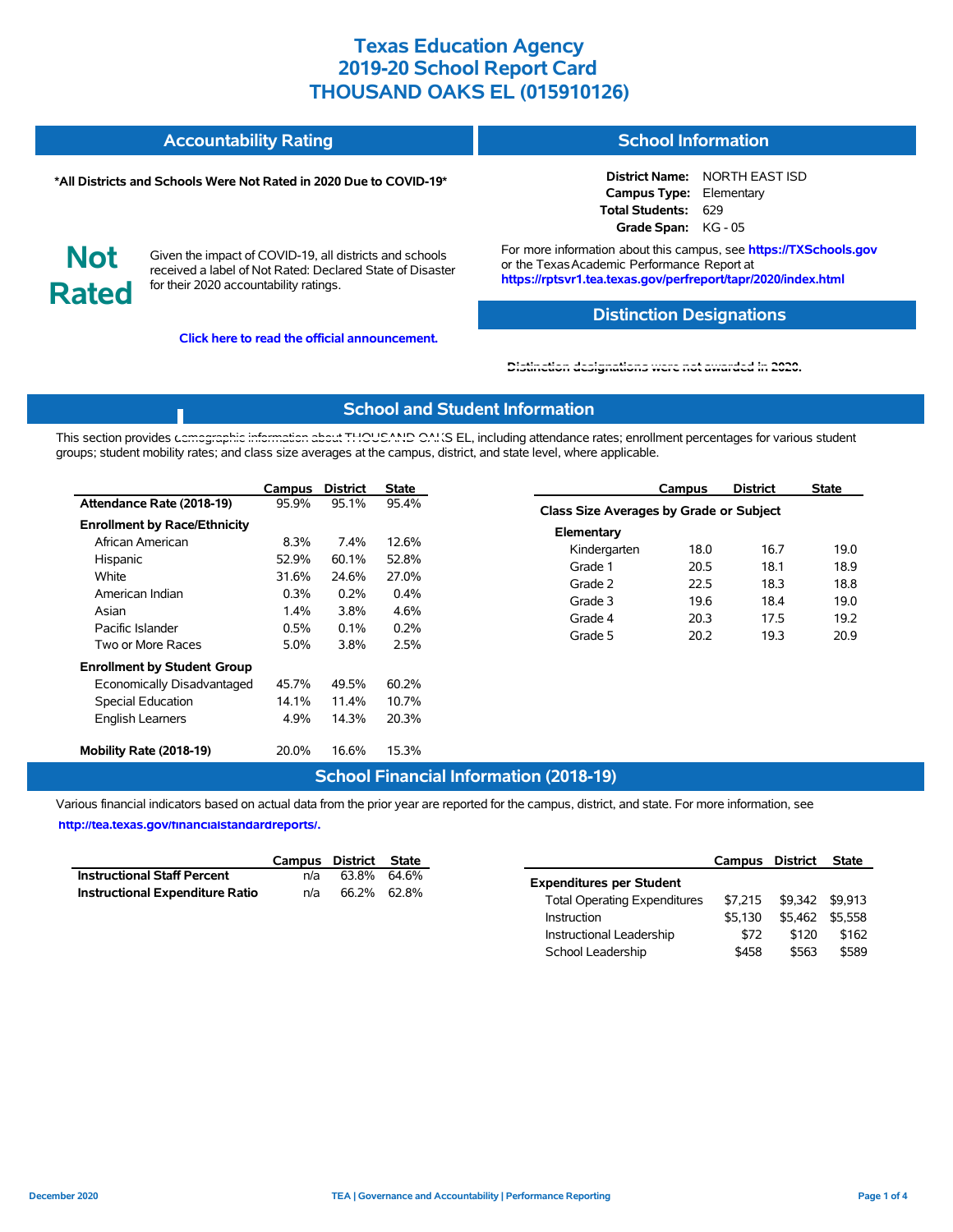### **STAAR Outcomes**

This section provides STAAR performance and Academic Growth outcomes. Academic Growth measures whether students are maintaining performance or improving from year to year. **Please note that due to the cancellation of spring 2020 State of Texas Assessments of Academic Readiness (STAAR) due to the COVID-19 pandemic, the performance of this year's report is not updated.**

|                                                                                |      |              |     |     | African                                 |     |     | American                           |               | <b>Pacific</b>               | More          | Econ   |
|--------------------------------------------------------------------------------|------|--------------|-----|-----|-----------------------------------------|-----|-----|------------------------------------|---------------|------------------------------|---------------|--------|
|                                                                                |      | <b>State</b> |     |     | District Campus American Hispanic White |     |     | Indian                             | Asian         | <b>Islander</b>              | Races         | Disadv |
| STAAR Performance Rates at Approaches Grade Level or Above (All Grades Tested) |      |              |     |     |                                         |     |     |                                    |               |                              |               |        |
| All Subjects                                                                   | 2019 | 78%          | 81% | 75% | 70%                                     | 72% | 81% | $\overline{a}$                     | 100%          | $\frac{1}{2}$                | 70%           | 67%    |
|                                                                                | 2018 | 77%          | 81% | 79% | 84%                                     | 74% | 84% | $\ast$                             | 88%           | $\qquad \qquad \blacksquare$ | 83%           | 71%    |
| ELA/Reading                                                                    | 2019 | 75%          | 79% | 79% | 78%                                     | 76% | 84% |                                    | *             | $\overline{a}$               | 68%           | 73%    |
|                                                                                | 2018 | 74%          | 79% | 80% | 83%                                     | 75% | 88% | $\ast$                             | 83%           | $\overline{a}$               | 81%           | 71%    |
| <b>Mathematics</b>                                                             | 2019 | 82%          | 83% | 78% | 61%                                     | 76% | 83% | $\blacksquare$                     | $\ast$        | $\qquad \qquad \blacksquare$ | 74%           | 67%    |
|                                                                                | 2018 | 81%          | 83% | 82% | 83%                                     | 78% | 86% | $\ast$                             | 100%          | $\frac{1}{2}$                | 88%           | 75%    |
| Writing                                                                        | 2019 | 68%          | 70% | 64% | 71%                                     | 57% | 72% | $\overline{\phantom{a}}$           | *             | $\overline{a}$               | 56%           | 51%    |
|                                                                                | 2018 | 66%          | 70% | 58% | 75%                                     | 54% | 59% |                                    | $\ast$        | $\overline{a}$               | $\ast$        | 48%    |
| Science                                                                        | 2019 | 81%          | 86% | 71% | 75%                                     | 65% | 76% | $\overline{a}$                     |               | $\overline{a}$               | $\ast$        | 68%    |
|                                                                                | 2018 | 80%          | 85% | 89% | 100%                                    | 85% | 95% | $\ast$                             | $\ast$        |                              | 83%           | 83%    |
| STAAR Performance Rates at Meets Grade Level or Above (All Grades Tested)      |      |              |     |     |                                         |     |     |                                    |               |                              |               |        |
| All Subjects                                                                   | 2019 | 50%          | 56% | 46% | 33%                                     | 43% | 54% |                                    | 50%           | $\overline{a}$               | 48%           | 35%    |
|                                                                                | 2018 | 48%          | 56% | 48% | 49%                                     | 42% | 59% | $\ast$                             | 50%           | $\overline{a}$               | 38%           | 38%    |
| ELA/Reading                                                                    | 2019 | 48%          | 55% | 47% | 35%                                     | 43% | 56% | $\overline{\phantom{a}}$           | $\ast$        | $\frac{1}{2}$                | 47%           | 37%    |
|                                                                                | 2018 | 46%          | 55% | 48% | 52%                                     | 43% | 58% | $\ast$                             | 33%           | L,                           | 31%           | 37%    |
| Mathematics                                                                    | 2019 | 52%          | 54% | 49% | 30%                                     | 46% | 57% |                                    | $\ast$        | $\overline{a}$               | 47%           | 36%    |
|                                                                                | 2018 | 50%          | 53% | 52% | 57%                                     | 45% | 63% | $\ast$                             | 67%           | $\overline{\phantom{a}}$     | 50%           | 44%    |
| Writing                                                                        | 2019 | 38%          | 41% | 32% | $0\%$                                   | 29% | 42% | $\overline{\phantom{a}}$           | $\ast$        | $\frac{1}{2}$                | 33%           | 16%    |
|                                                                                | 2018 | 41%          | 48% | 34% | 50%                                     | 31% | 36% | $\overline{\phantom{a}}$           | $\ast$        | $\overline{a}$               | $\ast$        | 21%    |
| Science                                                                        | 2019 | 54%          | 64% | 49% | 63%                                     | 44% | 52% |                                    | $\ast$        | $\overline{a}$               | $\ast$        | 41%    |
|                                                                                | 2018 | 51%          | 62% | 53% | 14%                                     | 46% | 74% | $\ast$                             | $\ast$        | $\overline{a}$               | 33%           | 42%    |
| STAAR Performance Rates at Masters Grade Level (All Grades Tested)             |      |              |     |     |                                         |     |     |                                    |               |                              |               |        |
|                                                                                |      |              |     |     |                                         |     |     |                                    |               |                              |               |        |
| All Subjects                                                                   | 2019 | 24%          | 29% | 23% | 15%                                     | 22% | 27% | $\overline{\phantom{a}}$<br>$\ast$ | 8%            | $\qquad \qquad \blacksquare$ | 22%           | 13%    |
|                                                                                | 2018 | 22%          | 27% | 22% | 13%                                     | 19% | 30% |                                    | 31%<br>$\ast$ | L,                           | 12%           | 13%    |
| ELA/Reading                                                                    | 2019 | 21%          | 25% | 28% | 13%                                     | 27% | 34% | $\ast$                             |               | $\frac{1}{2}$                | 26%           | 17%    |
|                                                                                | 2018 | 19%          | 24% | 21% | 9%                                      | 21% | 26% |                                    | 33%<br>$\ast$ | $\qquad \qquad \blacksquare$ | 13%           | 11%    |
| <b>Mathematics</b>                                                             | 2019 | 26%          | 29% | 26% | 22%                                     | 26% | 29% | $\overline{\phantom{a}}$<br>$\ast$ |               | $\overline{a}$               | 21%           | 15%    |
|                                                                                | 2018 | 24%          | 27% | 25% | 22%                                     | 22% | 35% |                                    | 17%<br>$\ast$ | $\overline{a}$               | 13%           | 17%    |
| Writing                                                                        | 2019 | 14%          | 16% | 5%  | 0%                                      | 2%  | 8%  | $\blacksquare$                     | $\ast$        | $\qquad \qquad \blacksquare$ | 11%<br>$\ast$ | 0%     |
|                                                                                | 2018 | 13%          | 16% | 8%  | 0%                                      | 10% | 5%  | $\overline{a}$                     | $\ast$        | $\overline{a}$               | $\ast$        | 9%     |
| Science                                                                        | 2019 | 25%          | 34% | 18% | 13%                                     | 17% | 21% | $\overline{\phantom{a}}$<br>$\ast$ | $\ast$        | $\overline{a}$               |               | 11%    |
|                                                                                | 2018 | 23%          | 33% | 28% | 14%                                     | 15% | 50% |                                    |               | $\overline{a}$               | 17%           | 13%    |
| <b>Academic Growth Score (All Grades Tested)</b>                               |      |              |     |     |                                         |     |     |                                    |               |                              |               |        |
| <b>Both Subjects</b>                                                           | 2019 | 69           | 70  | 75  | 61                                      | 76  | 80  |                                    | 69            |                              | 52            | 70     |
|                                                                                | 2018 | 69           | 72  | 75  | 66                                      | 73  | 79  | $\ast$                             | 81            | $\overline{a}$               | 84            | 72     |
| ELA/Reading                                                                    | 2019 | 68           | 70  | 75  | 64                                      | 76  | 82  | $\overline{a}$                     | $\ast$        | $\overline{a}$               | 50            | 74     |
|                                                                                | 2018 | 69           | 71  | 75  | 57                                      | 76  | 76  | $\ast$                             | $\ast$        | $\overline{a}$               | 89            | 69     |
| <b>Mathematics</b>                                                             | 2019 | 70           | 71  | 75  | 57                                      | 77  | 78  |                                    | $\ast$        | L,                           | 54            | 66     |
|                                                                                | 2018 | 70           | 73  | 75  | 75                                      | 71  | 81  | $\ast$                             | $\ast$        |                              | 80            | 74     |

? Indicates that the data for this item were statistically improbable or were reported outside a reasonable range.<br>- Indicates zero observations reported for this group.<br>\* Indicates results are masked due to small numbers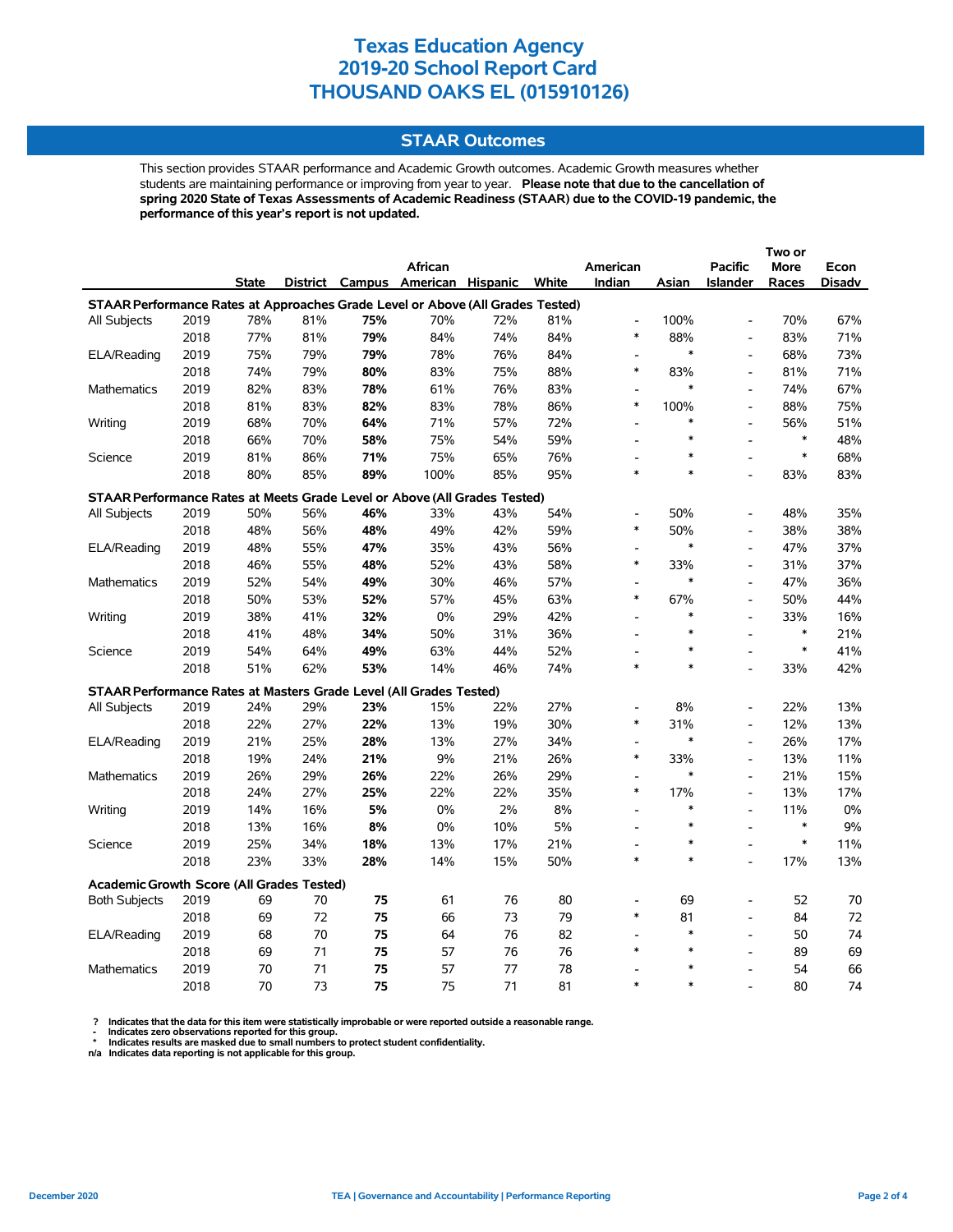### **Prior-Year Non-Proficient and Student Success Initiative STAAR Outcomes**

Progress of Prior-Year Non-Proficient Students shows STAAR performance rates for students who did not perform satisfactorily in 2017-18 but did in 2018-19. Student Success Initiative shows rates related to the requirement for students to demonstrate proficiency on the reading and mathematics STAAR in grades 5 and 8. **Please note that due to the cancellation of spring 2020 State of Texas Assessments of Academic Readiness (STAAR) due to the COVID-19 pandemic, this year's report is not updated.**

|                                                                       |              |          |                                                   |                                                                       | Two or          |       |          |        |                 |             |               |  |
|-----------------------------------------------------------------------|--------------|----------|---------------------------------------------------|-----------------------------------------------------------------------|-----------------|-------|----------|--------|-----------------|-------------|---------------|--|
|                                                                       |              |          |                                                   | <b>African</b>                                                        |                 |       | American |        | <b>Pacific</b>  | <b>More</b> | Econ          |  |
|                                                                       | <b>State</b> | District | Campus                                            | American                                                              | <b>Hispanic</b> | White | Indian   | Asian  | <b>Islander</b> | Races       | <b>Disadv</b> |  |
|                                                                       |              |          | Progress of Prior-Year Non-Proficient Students    |                                                                       |                 |       |          |        |                 |             |               |  |
| Sum of Grades 4-8                                                     |              |          |                                                   |                                                                       |                 |       |          |        |                 |             |               |  |
| Reading                                                               |              |          |                                                   |                                                                       |                 |       |          |        |                 |             |               |  |
| 2019                                                                  | 41%          | 42%      | 41%                                               | ∗                                                                     | 39%             | 47%   |          |        |                 | ∗           | 42%           |  |
| 2018                                                                  | 38%          | 41%      | 48%                                               | ∗                                                                     | 39%             | 57%   | $\ast$   | $\ast$ |                 | $\ast$      | 43%           |  |
| <b>Mathematics</b>                                                    |              |          |                                                   |                                                                       |                 |       |          |        |                 |             |               |  |
| 2019                                                                  | 45%          | 46%      | 28%                                               | 20%                                                                   | 30%             | 29%   |          |        |                 | ∗           | 18%           |  |
| 2018                                                                  | 47%          | 52%      | 54%                                               | ∗                                                                     | 53%             | 50%   | $\ast$   |        |                 | ∗           | 55%           |  |
| <b>Students Success Initiative</b>                                    |              |          |                                                   |                                                                       |                 |       |          |        |                 |             |               |  |
| <b>Grade 5 Reading</b>                                                |              |          |                                                   |                                                                       |                 |       |          |        |                 |             |               |  |
|                                                                       |              |          |                                                   | Students Meeting Approaches Grade Level on First STAAR Administration |                 |       |          |        |                 |             |               |  |
| 2019                                                                  | 78%          | 82%      | 83%                                               | 88%                                                                   | 81%             | 84%   |          | $\ast$ |                 | *           | 83%           |  |
|                                                                       |              |          | <b>Students Requiring Accelerated Instruction</b> |                                                                       |                 |       |          |        |                 |             |               |  |
| 2019                                                                  | 22%          | 18%      | 17%                                               | 13%                                                                   | 19%             | 16%   |          | $\ast$ |                 | $\ast$      | 17%           |  |
| <b>STAAR Cumulative Met Standard</b>                                  |              |          |                                                   |                                                                       |                 |       |          |        |                 |             |               |  |
| 2019                                                                  | 86%          | 89%      | 91%                                               | 100%                                                                  | 88%             | 93%   |          | $\ast$ |                 | $\ast$      | 91%           |  |
| <b>Grade 5 Mathematics</b>                                            |              |          |                                                   |                                                                       |                 |       |          |        |                 |             |               |  |
| Students Meeting Approaches Grade Level on First STAAR Administration |              |          |                                                   |                                                                       |                 |       |          |        |                 |             |               |  |
| 2019                                                                  | 83%          | 86%      | 77%                                               | 75%                                                                   | 73%             | 83%   |          | *      |                 | ∗           | 71%           |  |
|                                                                       |              |          | <b>Students Requiring Accelerated Instruction</b> |                                                                       |                 |       |          |        |                 |             |               |  |
| 2019                                                                  | 17%          | 14%      | 23%                                               | 25%                                                                   | 27%             | 17%   |          | *      |                 | ∗           | 29%           |  |
| <b>STAAR Cumulative Met Standard</b>                                  |              |          |                                                   |                                                                       |                 |       |          |        |                 |             |               |  |
| 2019                                                                  | 90%          | 91%      | 82%                                               | 75%                                                                   | 78%             | 89%   |          | $\ast$ |                 | ∗           | 76%           |  |

 **? Indicates that the data for this item were statistically improbable or were reported outside a reasonable range.**

 **- Indicates zero observations reported for this group. \* Indicates results are masked due to small numbers to protect student confidentiality.**

**n/a Indicates data reporting is not applicable for this group.**